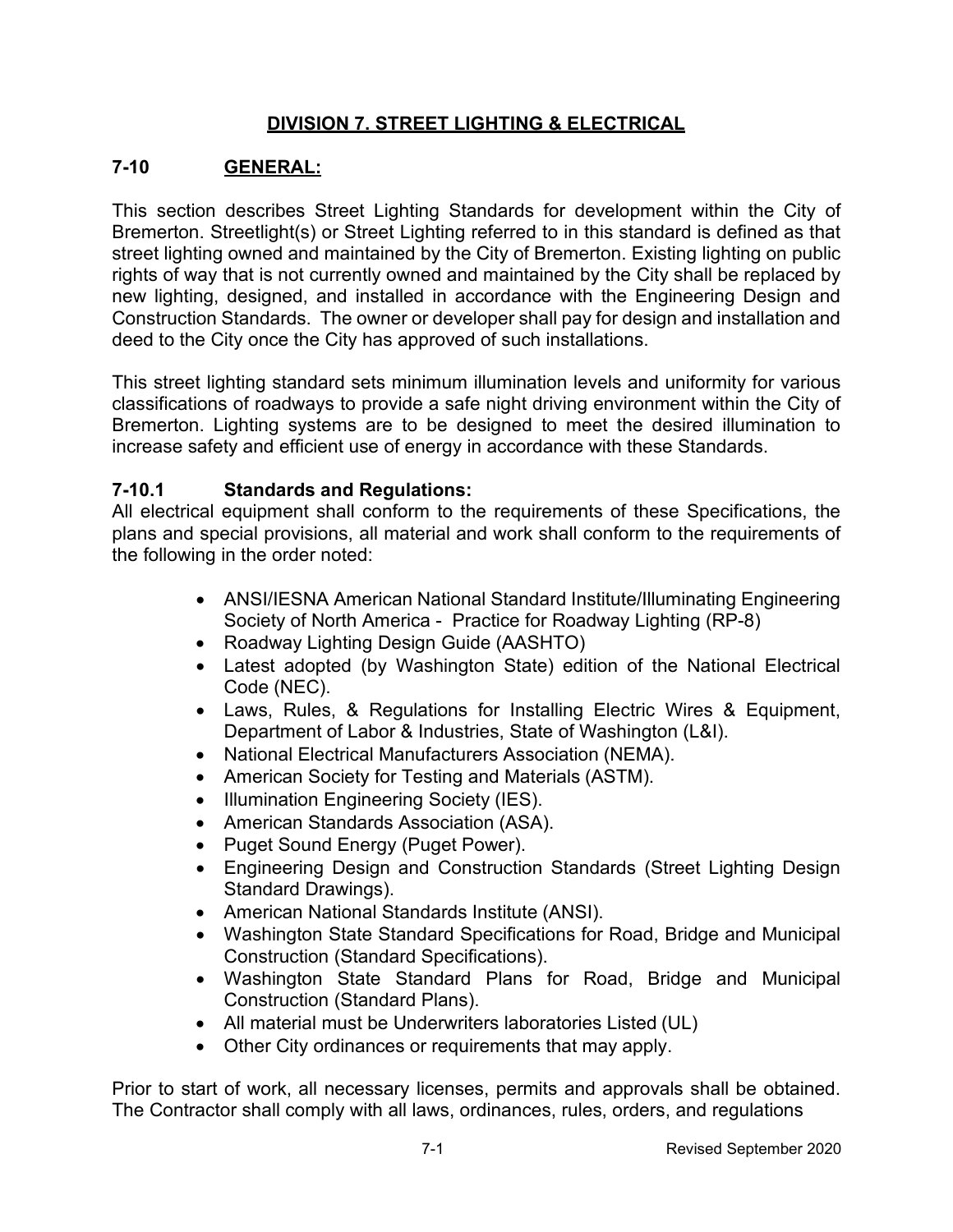relating to the performance of the work, the protection of adjacent property and the maintenance of all other facilities. The Contractor will be required to comply with all the provisions of these instruments and shall save and hold the City harmless from any damage which may be incurred as a result of the Contractor's failure to comply with all the terms of these permits.

The Contractor is advised that an Electrical Work Permit from the State Department of Labor and Industries is required for all projects.

Street lighting shall be designed in conformance with these specifications, and the most current version of the ANSI / IESNA American National Standard Practice for Roadway Lighting (RP-8) except as modified by this standard. Conformance shall be obtained by calculations meeting the requirements of the Engineering Design and Construction Standards.

Lighting levels for miscellaneous systems for special situations as recommended by IES Standard Practice for Roadway Lighting RP-8.

Outdoor lighting shall be installed in a manner that minimizes negative impacts from light pollution which includes light trespass and glare and provide for public safety.

## **7-10.2 Roadway Classification:**

Roadway classifications are based on the Engineering Design and Construction Standards per (detail 3001) for Functional Roadway Classification.

## **7-10.3 Street Lighting Required:**

Street lighting shall be required for all lots and parcels being developed or constructed upon. Street lighting will also be required for any frontage of existing streets not already illuminated.

In addition, street lighting may be required for lots and parcels containing existing structures which are being improved or altered, depending on the nature and extent of the work. Placement of the street lighting will be in accordance with the engineered lighting design.

Street lighting will not be required for a single residence.

**7-10.4 Developer's Responsibility for Relocation of Existing Street Lights:**  Existing street lighting that must be relocated or repositioned, because of the construction of new streets or driveways into a development shall be the responsibility of the developer.

## **7-10.5 Utility Company Authorization:**

A written notice from the serving utility company, stating that line clearances and service have been checked and are adequate, shall be submitted to the City Engineer for all developments.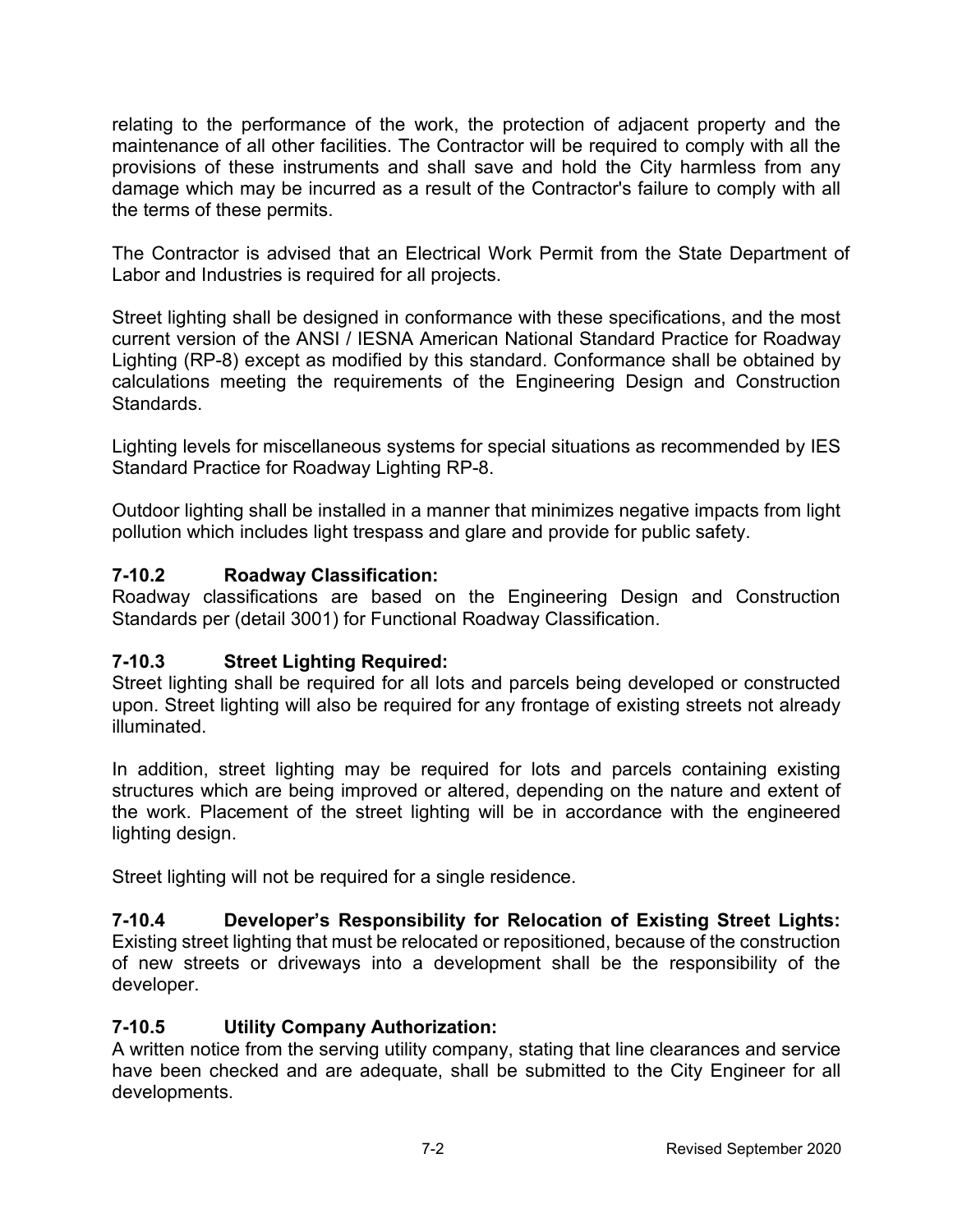## **7-10.6 Submittal Requirements:**

A full submittal shall be sent to the City of Bremerton Electronics Division. The submittals shall consist of:

- Catalog cuts that clearly identifies all poles, base type, lighting fixtures, service cabinets, junction boxes, lamps, Vantage Point Lighting control module, photoelectric eyes, splice methods, wire, fuse holders and products that are to be used in this project.
- Completed Engineering Design and Construction Standards Lighting System Design Summary.
- Lighting System Design drawing showing pole locations and conduit runs, per Engineering Design and Construction Standards.
- Pole Schedule giving pole heights, base type, pole arm lengths, pole identification numbers, and luminaire wattages, per Engineering Design and Construction Standards.
- Conduit Wiring Schedule giving conduit run number, conduit size and type, number and size of lighting conductors in each conduit run, number and size of grounding conductors in each conduit run, number and size of service conductors in each conduit run, number and size of photoelectric eye conductors in each conduit run, number and size of any miscellaneous conductors in each conduit run, and any special notes about each conduit run, per Engineering Design and Construction Standards.
- Riser diagram per Engineering Design and Construction Standards Detail Drawings.
- Any other information or calculations necessary to verify that the submitted design meets this specification.

## **7-20 STREET LIGHTING - SPECIFICATIONS**

## **7-20.1 Luminaires:**

Two types of street lighting installations are permitted:

- Standard Uses metal galvanized tapered poles and mast arms, referred to as Type 1, ranging in mounting heights from 25 to 40 feet.
- Decorative Uses a pole with a design that has been approved for the local area, roadway, trail, or zone. The design of the pole may be found within the sub-area plan or similar document, these standards, or prescriptive by their previous use in an area, roadway, trail, or zone.

## **7-20.1(A) Lighting Pole Identification:**

Assignment of the pole numbers shall be by the Electronics Division who will also install the stickers.

Pole Marking – Manufacture Plate :

- Manufacturer
- Part Number
- Pole Length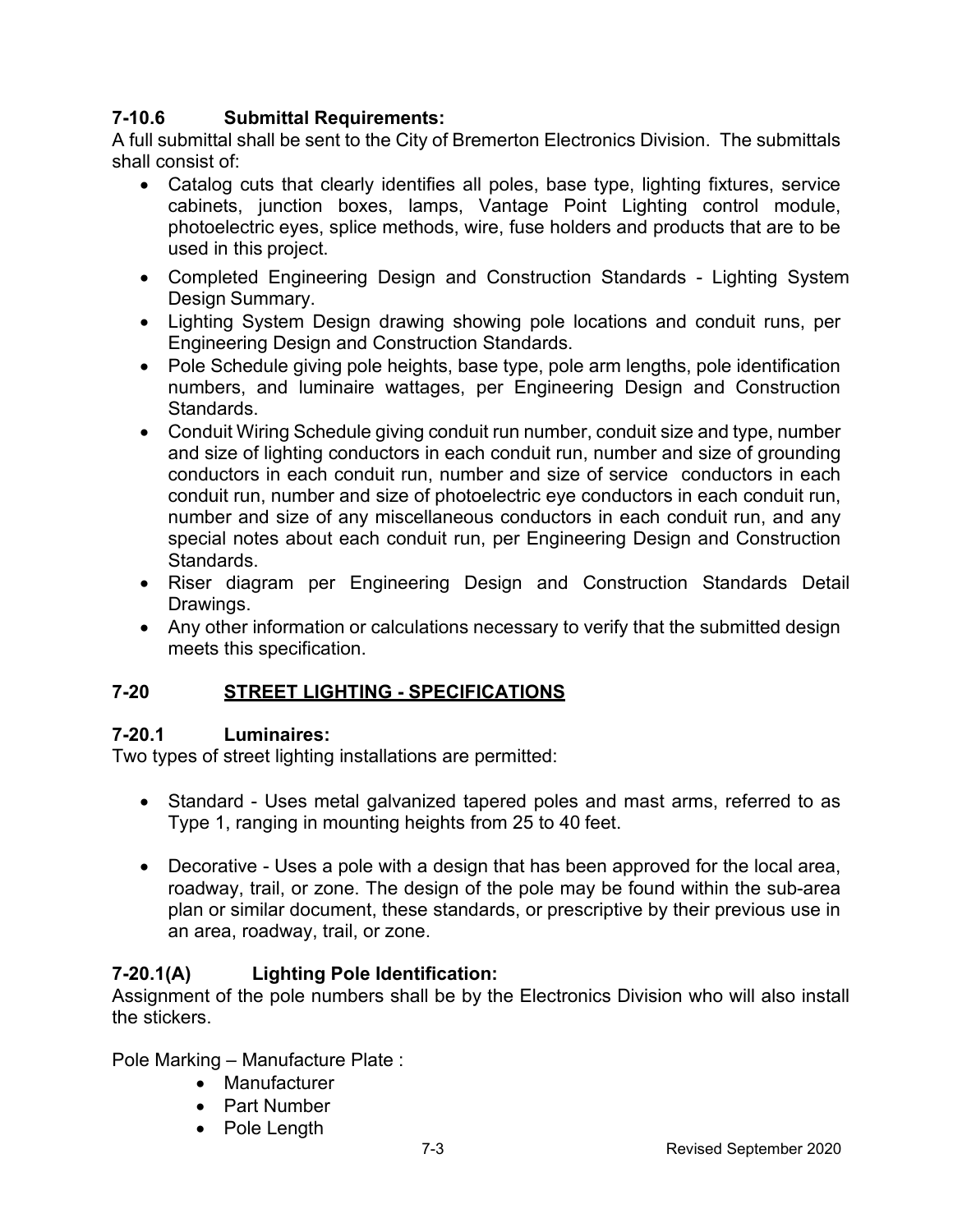• Arm Length

# **7-20.1(B) Spare Lighting Poles:**

Depending on the type of poles and quantity of poles used in this project, spare replacement poles may be required. Confirmation of whether spares are required shall be by the Electronics Division. The spare replacement poles shall be delivered to a site in the City as directed by the Electronics Division.

# **7-20.2 Luminaires:**

The type of street light luminaire and lamp wattage shall be specified on the plans. All luminaire heads are to be Light Emitting Diode (LED) with dimmable drivers.

The light distribution pattern for each luminaire shall be specified on the plans.

Luminaries shall have:

- Corrosion resistant hardware.
- Universal voltage drivers.
- Must be UL Listed.
- A photoelectric control receptacle ( 7 pin) shall be installed on each fixture.
- Type 1 luminaires are to be a Gray paint finish, decorative to match the color of the pole.
- Luminaries are to be leveled.
- Luminaires and poles in the Central Business District shall be in accordance with Engineering Design and Construction Standards per (detail 7022 through 7028).

LED Cobra-Head Luminaries shall be Cooper Lighting to match city existing system. The luminaire shall be UL listed as suitable for wet locations at a maximum 60 degree C ambient temperature. Engineering Design and Construction Standards per (detail 7005).

LED Decorative Luminaires for neighborhoods or other areas shall be Holophane lighting to match city existing system. The luminaire shall be UL listed as suitable for wet locations at a maximum 60 degree C ambient temperature. A choice of the following two fixture styles may be used, per Engineering Design and Construction Standards (detail 7006).





## **7-20.3 Photoelectric Controls:**

Control of the street lighting is by a master photocell. This photocell controls a lighting contractor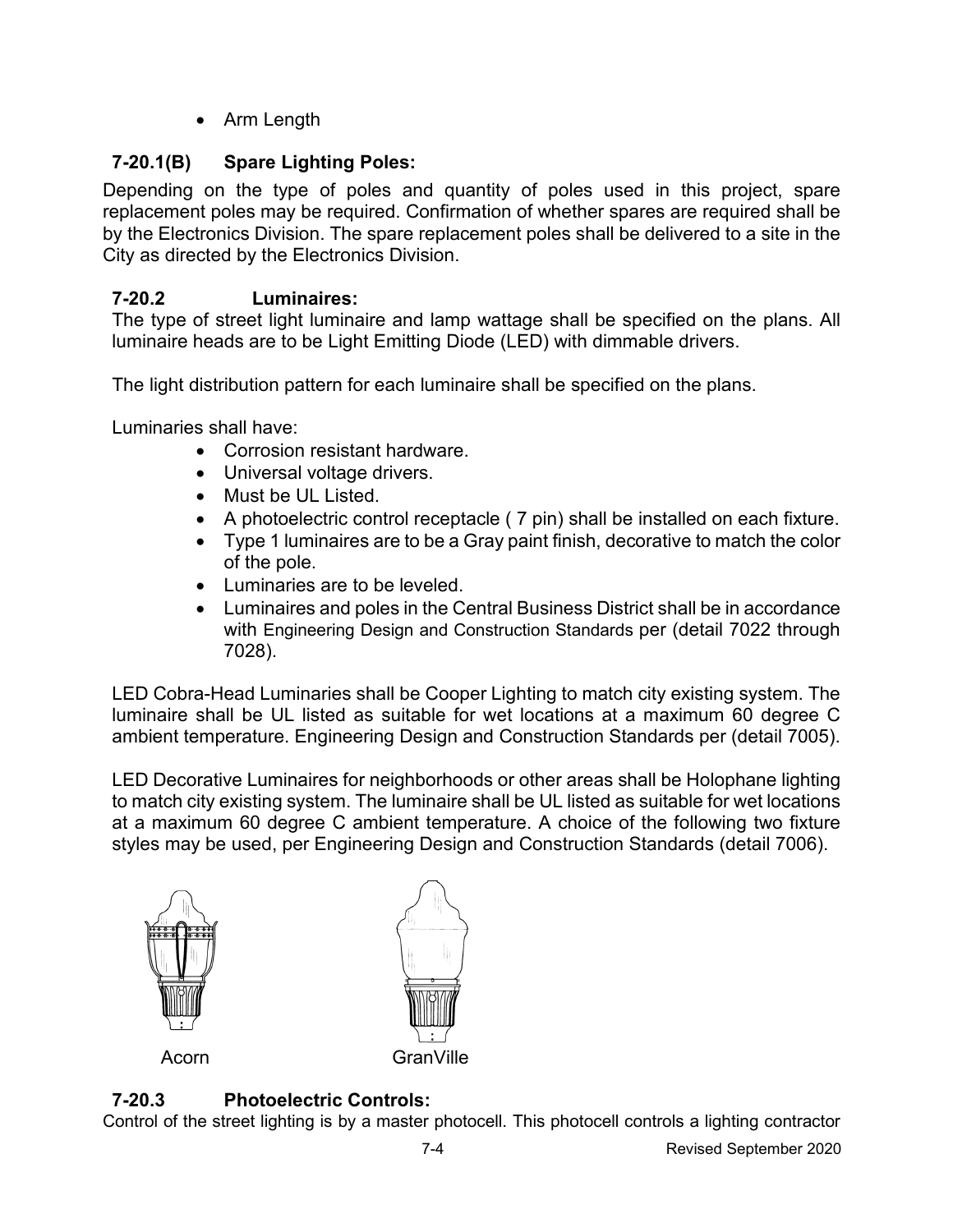in a pad mount electrical service cabinet. The photocell will be mounted atop the nearest light pole to the service cabinet. The photo cell will be a twist lock configure with the window pointing north and instant on/off operation, designed to turn on at 3 foot- candles, rated to operate over the voltage range of 105 to 305 volts AC, 60 Hz. The seven(7) pin turn lock shall meet the requirements of ANSI. Photoelectric control installation shall be Engineering Design and Construction Standards per (detail 7017).

### **7-20.3(a) Vantage Point.**

Vantage Point lighting Control modules are required on all new and replacement Luminaires installs

#### . **7-20.4 Electrical Connections at Light Pole Bases:**

Electrical connections at light pole bases shall be per Engineering Design and Construction Standards. Fuse connectors shall be installed in every light pole base. Not in junction boxes refer to Engineering Design and Construction Standards per (detail 7004).

#### **7-20.4(A) Luminaire Fusing:**

Fuse connectors shall be manufactured by SEC (Signal Electric Company). . The fuse holders shall be readily accessible from the Light Pole handhole, and have eighteen inches (18) of slack in the conductors.

Luminaire fusing for Lighting Poles shall conform to Engineering Design and Construction Standards. Fuses shall be 13/32" x 1 1/2" Dual Element Time Delay Fuse - Bussman Type FNM, Reliance MEN, Gould-Shawmut TRM, or approved equal with the appropriate current rating as stated in the Engineering Design and Construction Standards per (detail 7019).

#### **7-20.5 Service:**

The Service Cabinet shall be Underwriter Laboratory listed and labeled for service entrance use. Metering is required on all installations. See Engineering Design and Construction Standards. Lighting branch circuits are sized to maximum 80% of the branch circuit ampacity. Lighting branch circuits can be 20 or 30 amperes. Available fault current at the service point of the Service Cabinet is assumed to be 10,000 Amperes. Contractor is responsible to determine available fault current. If greater than 10,000 AIC a higher rated AIC main breaker is required, and conformance with NEC. The minimum service size is 200 amp at 240 volt. Service size may be increased to as large as 250 amps at 240 volts based on the engineered approved drawings.

#### **7-20.5(A) Electrical Service:**

The electrical service shall be obtained from Manufacturer by the Contractor upon the Contractor's request and full expense. The contractor shall energize the street lighting service in the contractor's name and operate the system trouble free for a period of 90 days after the initial inspection is completed by the City's Electronics Department. 90 days after inspection / acceptance testing has been performed, approved and all work has been corrected and accepted by the City. The electrical service will then be transferred to the City of Bremerton street lighting account. If there are any additional questions, contact the Department of Public Works & Utility Operations at 360-473-5920. The Contractor shall ascertain the requirements of Puget Sound Energy and shall seek approval from Puget Sound Energy and the City Engineer as to locations and type of construction for connecting and mounting service hardware. All service cabinet(s) shall always be locked so that no work is being performed on the equipment.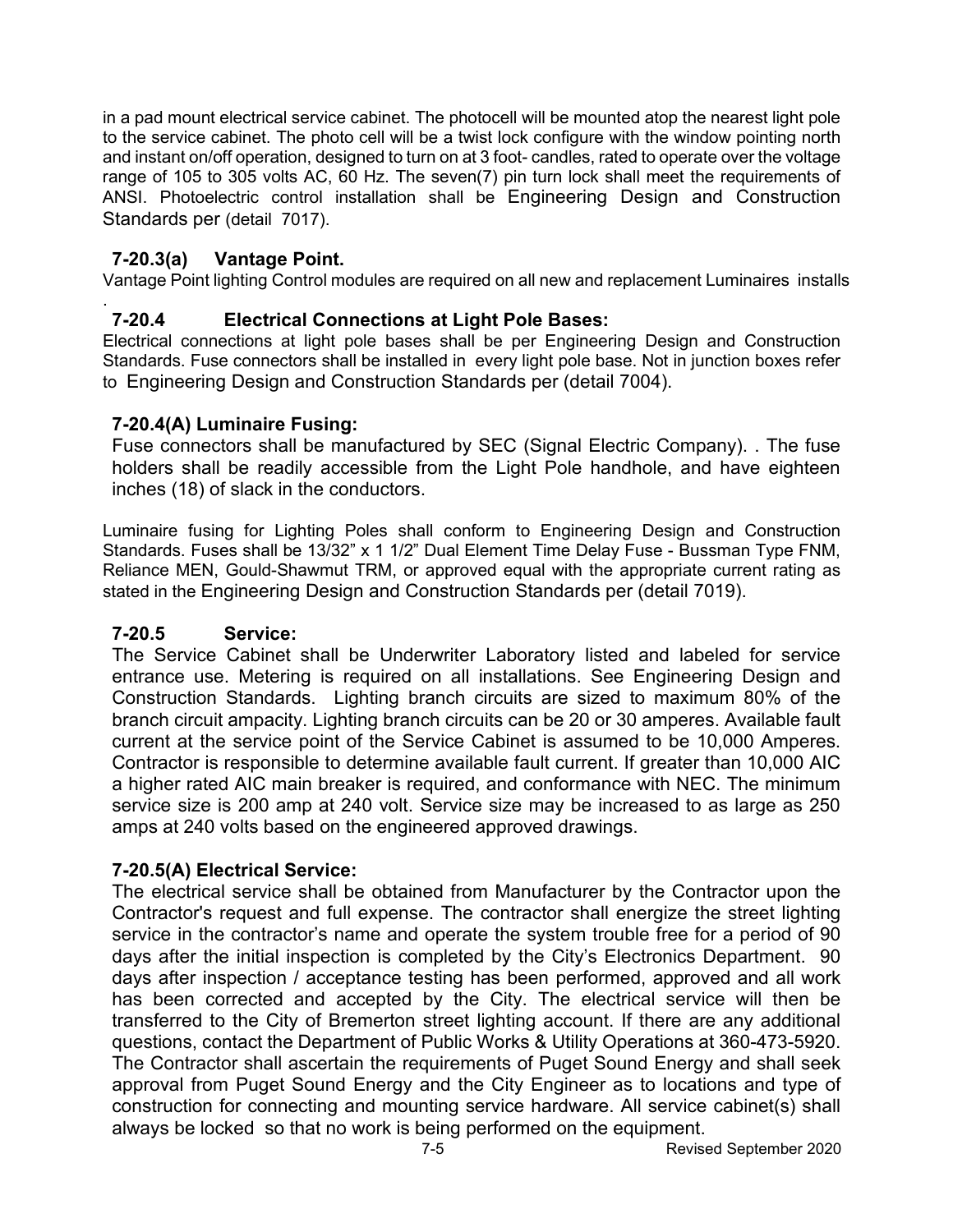Service conductors shall be as indicated on the wiring schedule and must be copper type XHHW.

All street lighting systems shall have underground service provided. Service points to pole or pad mount transformer shall be provided within a utility easement immediately adjacent to or within the right-of-way and shall be open and easily accessible to the street frontage.

## **7-20.5(B) Electrical Service Cabinet (General):**

The length of conductors within the Service Cabinet shall be sufficient to neatly train the conductor to the terminal point with no excess. Multiple conductors shall be neatly bundled and secured with suitable nylon ties. Terminations shall be made so that there is no bare conductor at the terminal. The conductor insulation shall bear against the terminal or connector shoulder.

All galvanized conduit in contact with concrete shall be wrapped with 2" wide, 10 mil thick electrical tape, Scotchwrap 50 or approved equal, half lapped. Coat with suitable primer.

The base of the service cabinet shall be sealed to the concrete pad with a polyurethane sealant meeting ASTM C-920, Type S, Class 25, Grade NS. The color shall approximately match the color of the Service Cabinet.

Grounding of the service cabinet shall be per Engineering Design and Construction

#### **Standards**

Electrical Service fed from Underground Source:

- Verify requirements for connections to pad mount transformer with Puget Sound Energy Engineer.
- Service entrance conduit can be rigid metallic galvanized or PVC non-metallic schedule 80.
- Terminate conduit 2 feet from transformer vault.
- End bell for PVC conduit.
- Phenolic bushing for rigid metallic galvanized.
- Provide 6" of sand backfill above and below exposed conductors.

Electrical Service fed from overhead source.

- Continuous conduit from service cabinet to Puget Sound Energy Pole.
- Extend up pole to height as determined by Puget Sound Energy engineer or Puget Sound Energy handbook.
- Install a PVC weather head.
- Rigid metallic galvanized conduit.
- Pole riser refer to Engineering Design and Construction Standards per (detail 7018).

## **7-20.5(C) Electrical Service Cabinet**

Service cabinet shall be Skyline Series #65100 refer to Engineering Design and Construction Standards per (detail 7015) or approved equal with the following minimum requirements: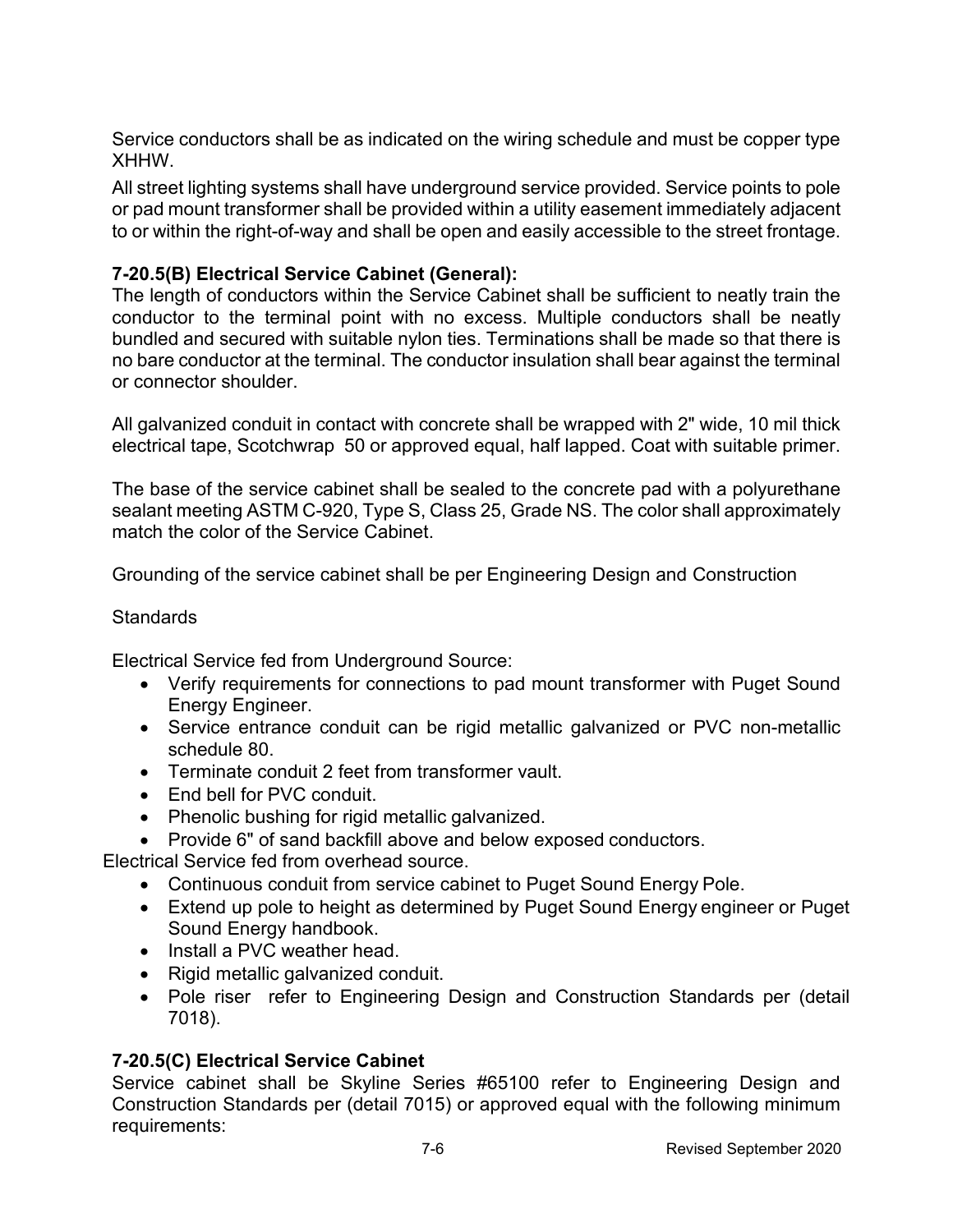- Cabinet
	- o Shall be UL listed.
	- o NEMA 3R construction, pad mount, 21" wide x 26" deep x 48" high.
	- o 1/8" 5052 H-32 Aluminum Construction.
	- o Removable equipment mounting pan.
	- o Two screened and gasketed vents, one near the top of cabinet end, the other near the bottom (not in meter section).
	- o Hinged dead front.
- Doors
	- o Heavy duty concealed barrel hinges (lift off type).
	- o Load Side hinged on left.
	- o Line Side hinged on left or right depending on location if opening 180 degree is impeded by traffic signal cabinet or another object.
	- o Stainless steel vault handles, 3-point latch.
	- o Closed cell neoprene gasket.
	- o Openable to 180 degrees.
	- $\circ$  Pad lock type meter door w/ polished wire glass window.
- Cabinet Lock Cores
	- $\circ$  The locking cores shall be Best 6-pin lock cores with blue construction core;
	- o The contractor shall coordinate the purchase replacement cores of sufficient quantity to replace all the blue construction cores included with the cabinet(s) installed in this contract plus one spare.
	- $\circ$  The contractor shall coordinate the purchase of the lock cores with the lock vendor and the City of Bremerton for delivery directly to the City's Electronics Division.
	- $\circ$  The core that the City uses is called 1C6E1. The core is a small format interchangeable core (SFIC);
	- o Card holder.
	- Exterior Finish
		- o The outside of housing shall not be painted;
		- o Dead front and wire way cover white.
	- All internal fasteners to be pan head Phillips SS.
	- Interior finish: white enamel paint.
	- Internal wireway.
	- Provide 1/2" diameter mounting holes in bottom flange.
	- Cabinet wiring to be stranded, type MTW or SIS copper.
	- Panelboard: Minimum 120/240 VAC, 1 Phase, 200-amp mains, 16 space, 10KAIC.

Provide following branch circuits: per (Engineering Design and Construction Standards).

- 20/2 Illumination, one per each lighting contactor required
- 20/4 Tree lights
- 15/1 Control
- 20/1 Signal Branch
- 20/1 Receptacle Branch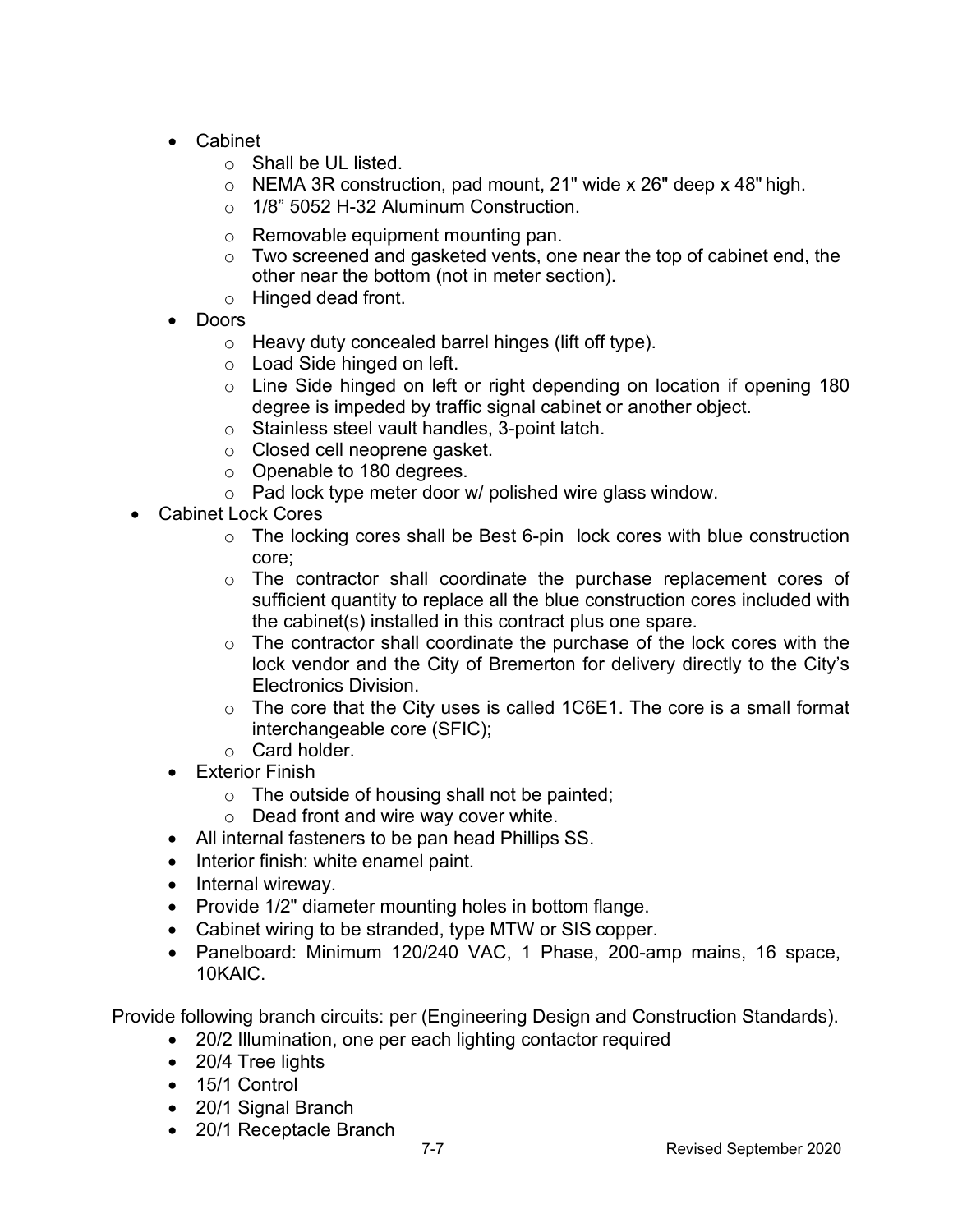• 15/1 Heater

Lighting Contactor(s): 30-amp, 2 pole, 600-volt, 120-volt coil, Square D (Number of lighting contactors dependent upon lighting requirements).

Meter base :200 Amp 5 jaw with bypass block , with 5 jaw at 9:00 position.

The base foundation for the service cabinets shall conform to State of Washington Standard Plans and Sections 8-20 of the Standard Specifications. The foundation will include a pad for maintenance of the cabinet of 6 inches on each side, 24 inches on the back (meter base) side, and 24 inches on the door side refer to Engineering Design and Construction Standards. All foundations shall include a 3/8-inch diameter plastic drain. A minimum of one spare 2-inch conduit will be installed from the panel side of the service to the nearest junction box.

## **7-20.6 Junction Boxes:**

All junction boxes shall be concrete with a galvanized steel lid, shown and identified on the submitted plans. All connections and splices shall be made only within junction boxes. Install junction boxes: Two way (in the splice) up to four way are the only acceptable methods. All splices made to the illumination circuits in junction boxes will be made in a Polaris insulated multi-cable connector blocs in accordance with Engineering Design and Construction Standards. (detail 7003).

Enter conduit from the direction of the run. Terminating within 3 inches of the box wall nearest entry. Concrete junction boxes with steel lids shall be sized by number of conduits in the box as per the NEC as identified in Standard Plans, galvanized, with grounding strap, and locking lid, bearing the legend "LT", in conformance with Washington State Standard Plans and will be locking with SS Penta head bolt. All junction boxes shall have a minimum of 6 inches of crushed gravel underneath before installation of junction box.

Concrete junction boxes with steel lids shall be used in all locations including where the junction box will be in the sidewalk.

Junction boxes shall be installed at:

- Locations where two or more conduit runs intersect.
- Where conduit runs are more than 300 feet long.
- Where shown on the submitted plans.
- At critical angle points.
- Locations as directed by the City Engineer.
- In the sidewalk at the back of the walk whenever possible.
- When located in landscape a minimum 6" concrete border shall be poured around entire junction box to assure box will not sink.
- Flush with the sidewalk grade, firmly bedded and aligned as directed by the City Engineer.

## **7-20.7 Tree Lighting**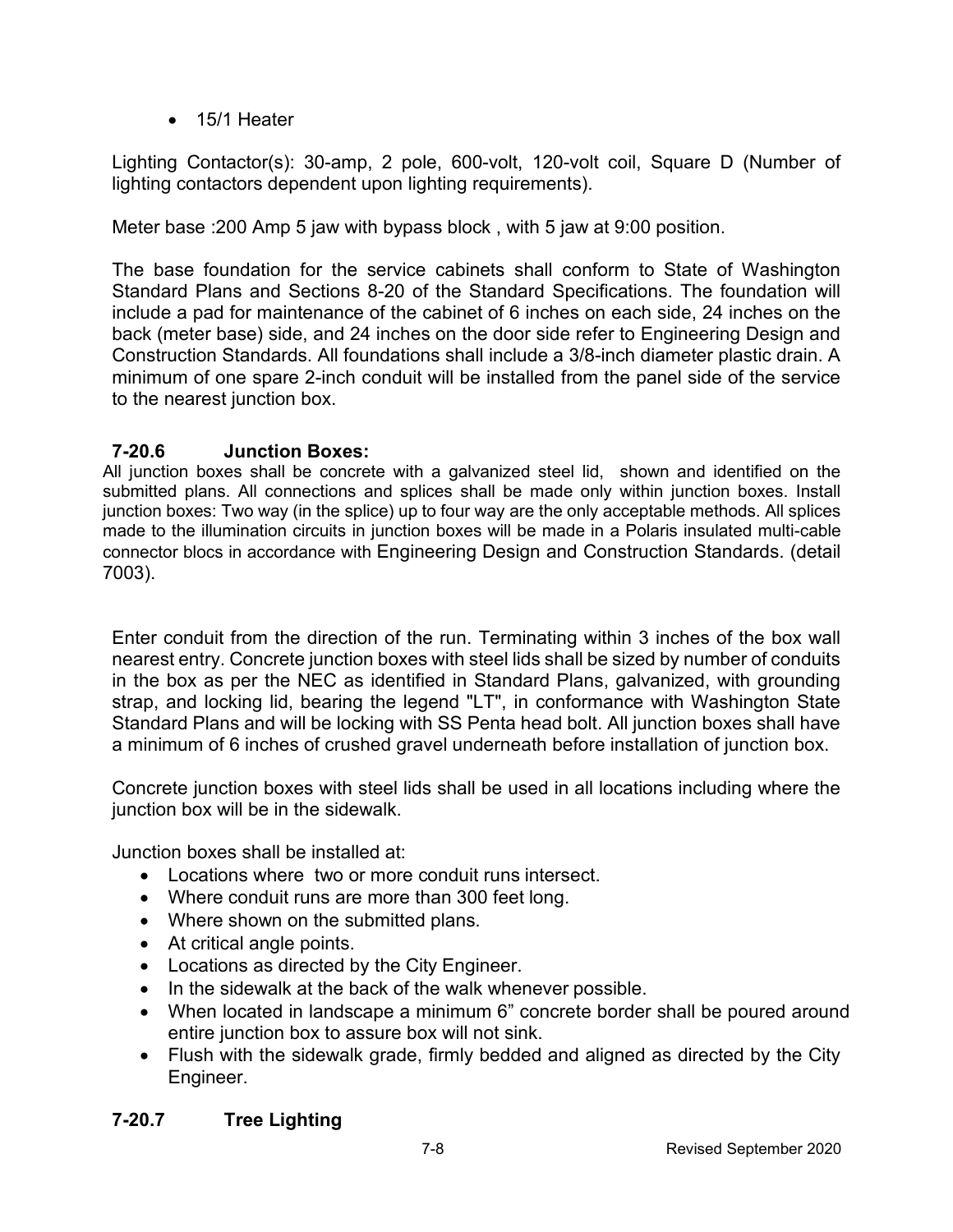Where receptacles for tree lights are to be installed, they are to be Gard-N-Post Low-Profile Support Model #GP26B. Refer to Engineering Design and Construction Standards per (detail 7007).

### **7-20.8 Conductors:**

All conductors, including quantity and size, shall be identified on the submitted plans.

Voltage drop:

- Shall be per NEC requirements.
- Size lighting branch circuits for 5% voltage drop.
- Size service entrance conductors for 3% voltage drop.
- Calculations showing voltage drop for lighting branch circuits are required.

Wire conductors for underground feeder runs, service entrance and for circuitry from the in-line fuse in the poles to the junction box shall be six hundred (600) volt, single conductor stranded copper type, XHHW in accordance with the Insulated Power Cable Engineer's Association Specifications.

Wire conductors inside the pole from the luminaire to the in-line fuse shall be per Standard Specification Section 9-29.3; six hundred (600) volt, Pole and Bracket cable. If the luminaire requires fixture wire temperature greater than 75 C, the outer portion of the cable jacket shall be stripped for that portion of the cable inside the luminaire. The single conductors shall be sheathed with braided fiberglass sleeving of the temperature rating recommended by the luminaire manufacturer.

Minimum conductor size for lighting branch circuits is #10 AWG XHHW, including equipment ground. Minimum conductor size for photoelectric control is #12 AWG XHHW and the same type as mentioned above.

#### **7-20.8(A) Conductor Color Coding:**

Color coding shall be accomplished by colored thermoplastic electrical tape if the conductor is not of the required color. Conductors shall be taped for a minimum of 3", lapping each turn by 1/2.

Equipment grounding conductors and the grounded conductor shall be color coded per the National Electrical Code.

At each junction box, light standard handhole, and service cabinet, street lighting conductors shall be color coded per phase of the 120/240-volt AC service.

Remote wiring from the Service Cabinet to the photoelectric control shall be color coded as follows:

Black-Line White-Neutral (grounded conductor) Red-Load

These conductors shall be XHHW.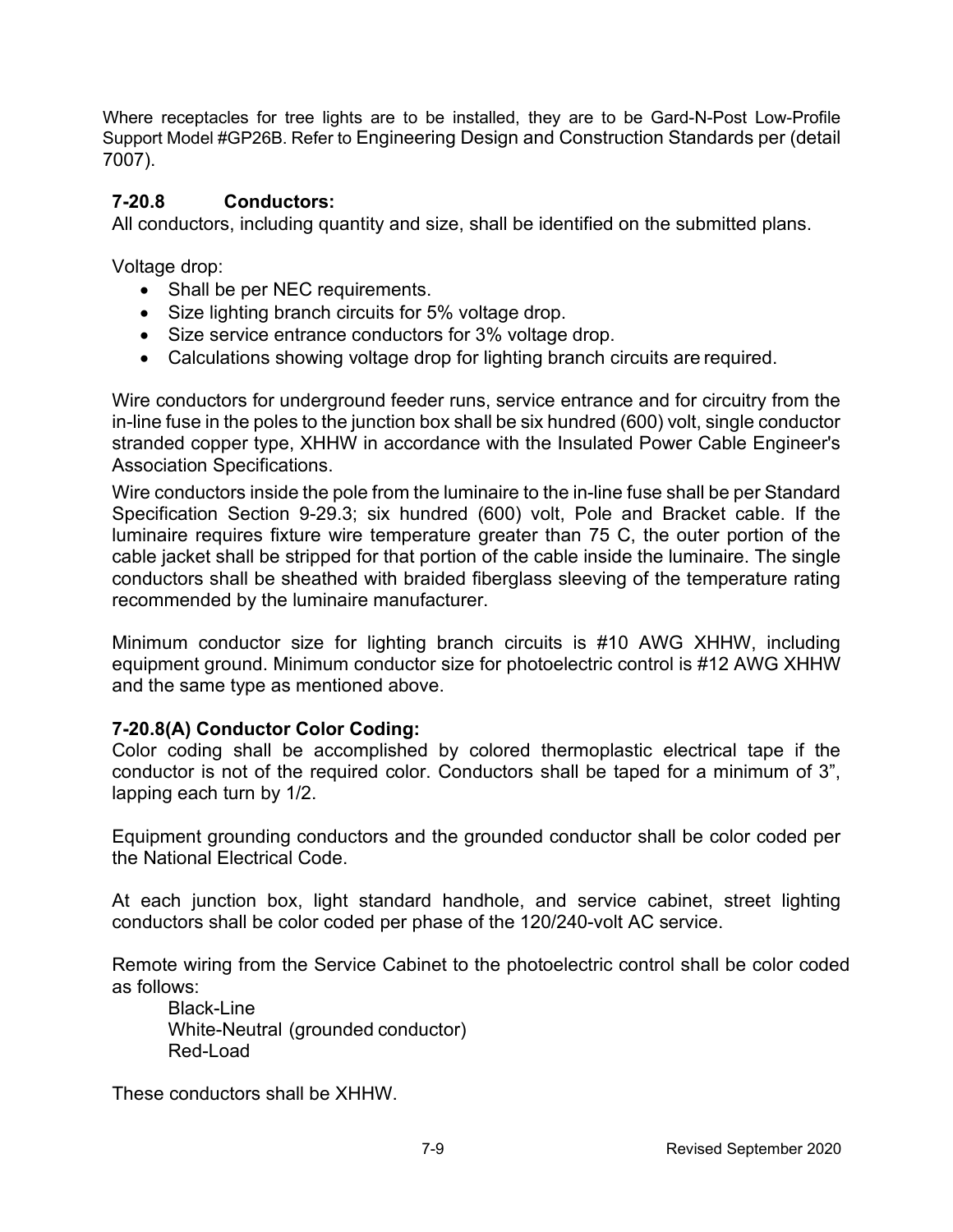## **7-20.9 Conduit:**

All conduit runs, including the size, shall be shown, and identified on the plans. The minimum conduit for each conduit run shall be determined according to the NEC, with the minimum size between junction boxes being one and one half (1 1/2") diameter conduit for lighting branch circuits. Larger conduit may be required at the discretion of the City. These conduits shall extend to each end of the project terminating in a junction box for future expansion.

All conduit 90's and risers entering and leaving new or existing junction boxes shall be rigid metallic galvanized conduit. All conduits from the junction box feeding luminaires, tree well receptacles, and festival receptacles shall be rigid schedule 80 PVC.

A spare 2" conduit shall be installed between each junction box and shall extend to each end of the project terminating in a junction box for future expansion.

Conduit installed underground across roadways or driveways shall be Schedule 80 PVC conforming to the NEC. All conduit installed underground shall have Polyethylene

Underground Hazard Marking Tape, 6 inches wide, red in color, stating "Caution-Electric Line Buried below", placed approximately 12" above the conduit.

In areas where detectable warning tape is not installed, a trace wire #8 AWG solid copper wire will be installed. The wire will be external and run along the conduit the entre conduit. The trace wire will terminate at pull boxes.

All galvanized conduit in contact with concrete shall be wrapped with 2" wide, 10 mil thick electrical tape, Scotchwrap 50 or approved equal, half lapped. Coat with a suitable primer.

All conduits installed under sidewalk shall be Schedule 40 or 80 rigid polyvinyl chloride (PVC) unless otherwise noted on the plans. PVC conduit shall conform to the NEC.

All conduits from junction boxes to pole and/or tree well receptacle shall be Schedule 40 or Schedule 80 PVC, including conduits for grounding rods.

Conduits terminating in junction boxes shall terminate half way between junction box lid and ground level but never less than 5" from junction box lid 2" above final grade in bottom of box. Every conduit entering such boxes shall be neatly upswept and contain an equipment ground with a minimum size 8 awg stranded copper, except for spare conduits. The only conduit bends permitted shall be either factory bends or those formed using an approved conduit bending tool employing correctly sized dies. Conduit entering any electrical enclosures shall be positioned to avoid bending or cutting cabinet braces and cross members that are formed as a part of the electrical enclosure or its pedestal. Such bending or cutting is expressly prohibited.

All metallic conduits in junction boxes shall have grounding bushings and be bonded to the system ground wire and be attached to the ground strap, lid, and box.